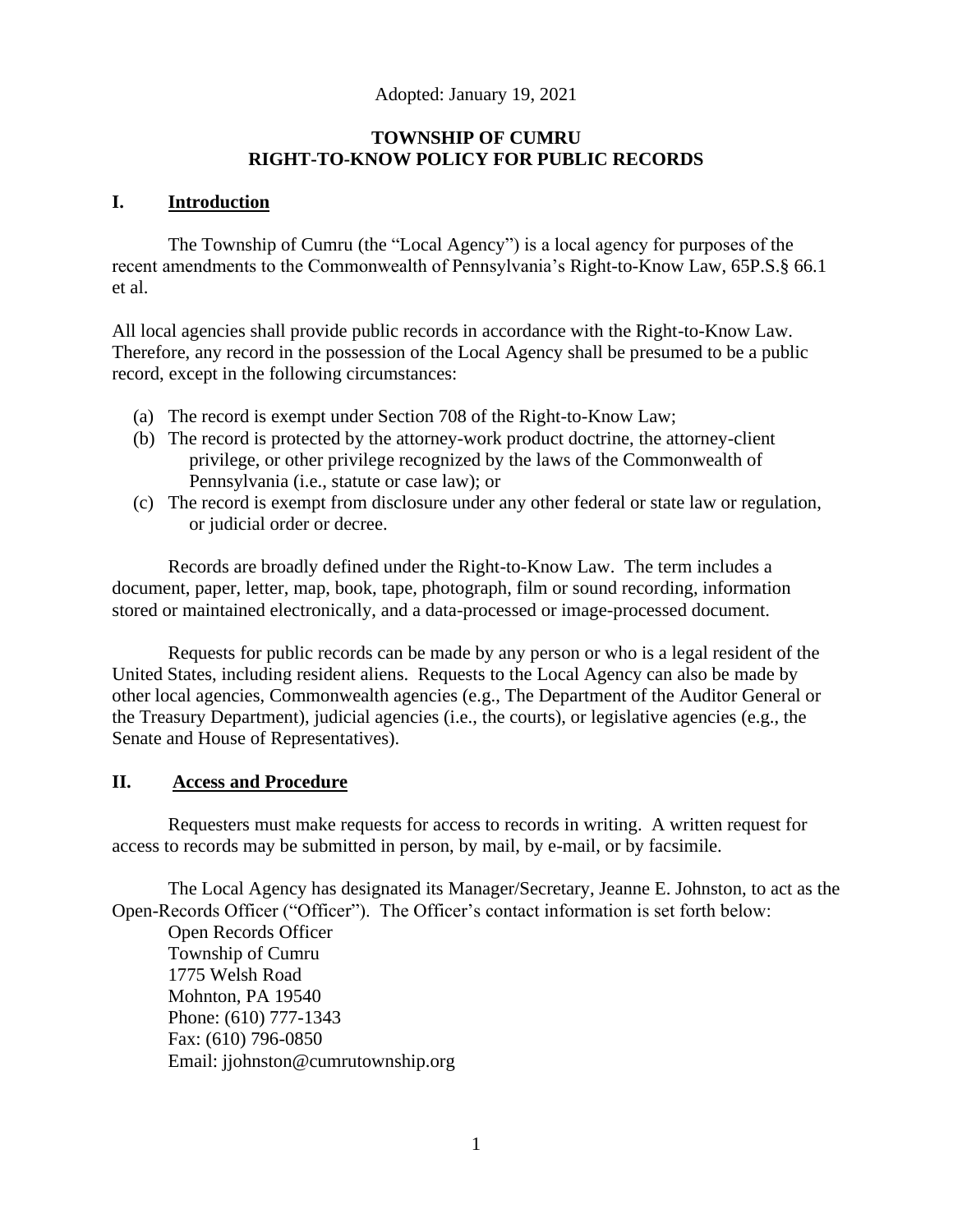Questions regarding this policy may be directed to the Officer at the telephone or e-mail address listed above.

All written requests must be addressed to the Officer. In the event that a written request for records is addressed to a Local Agency representative other than the Officer, the Local Agency representative is hereby directed to promptly forward such requests to the Officer.

Written requests should identify or describe the record sought with sufficient specificity to enable the Local Agency to ascertain which records are being requested. Unless otherwise required by law, a written request need not include any explanation of the requester's reason for requesting the records or the intended use of such records. The form which shall be used to file a request is attached hereto as Exhibit "A". The Local Agency shall assign a tracking number to each filed form so as to track the Local Agency's progress in responding to requests under the new Right-to-Know Law.

The fees payable in a record request shall be as follows:

#### Fees

| <b>Record Type</b><br>Black and White Copies (first 1,000)<br>Black and White Copies (beyond 1,000)<br><b>Color Copies</b> | Fee<br>\$0.25 per page $(1)$<br>\$.20 per page $(1)$<br>\$.50 per page $(2)$ |
|----------------------------------------------------------------------------------------------------------------------------|------------------------------------------------------------------------------|
| Specialized documents (3)                                                                                                  | Up to actual cost                                                            |
| Records delivered via email                                                                                                | No additional charge (4)                                                     |
| CD/DVD                                                                                                                     | Up to actual cost, not to<br>exceed \$1.00/disc                              |
| Flash drive                                                                                                                | Up to actual cost                                                            |
| facsimile                                                                                                                  | Up to actual cost $(5)$                                                      |
| Other media                                                                                                                | Up to actual cost                                                            |
| Redaction                                                                                                                  | No additional charge (6)                                                     |
| Conversion to paper                                                                                                        | \$.25 per page $(7)$                                                         |
| Photographing a record                                                                                                     | No additional charge (8)                                                     |
| Postage                                                                                                                    | Up to actual cost of<br>USPS $1st$ class postage                             |
| Certified Record Surcharge                                                                                                 | $$5.00$ per record $(9)$                                                     |

#### Footnotes:

- 1. A "copy" is either a single-sided copy on 8.5"x11" paper, or one side of a double-sided copy on 8.5"x11" paper.
- 2. A "copy" is either a single-sided copy on 8.5"x11" paper, or one side of a double-sided copy on 8.5"x11" paper. Note that a requester may ask for black and white copies even if the original is in color and color copies are available.
- 3. Including, but not necessarily limited to, non-standard sized documents and blueprints.
- 4. If a requester asks to receive records which require redactions in electronic format, an agency may print the records to provide for secure redaction, then scan them in for delivery by email. Accordingly, the agency may charge the fees noted above for either B&W or color copies, as appropriate.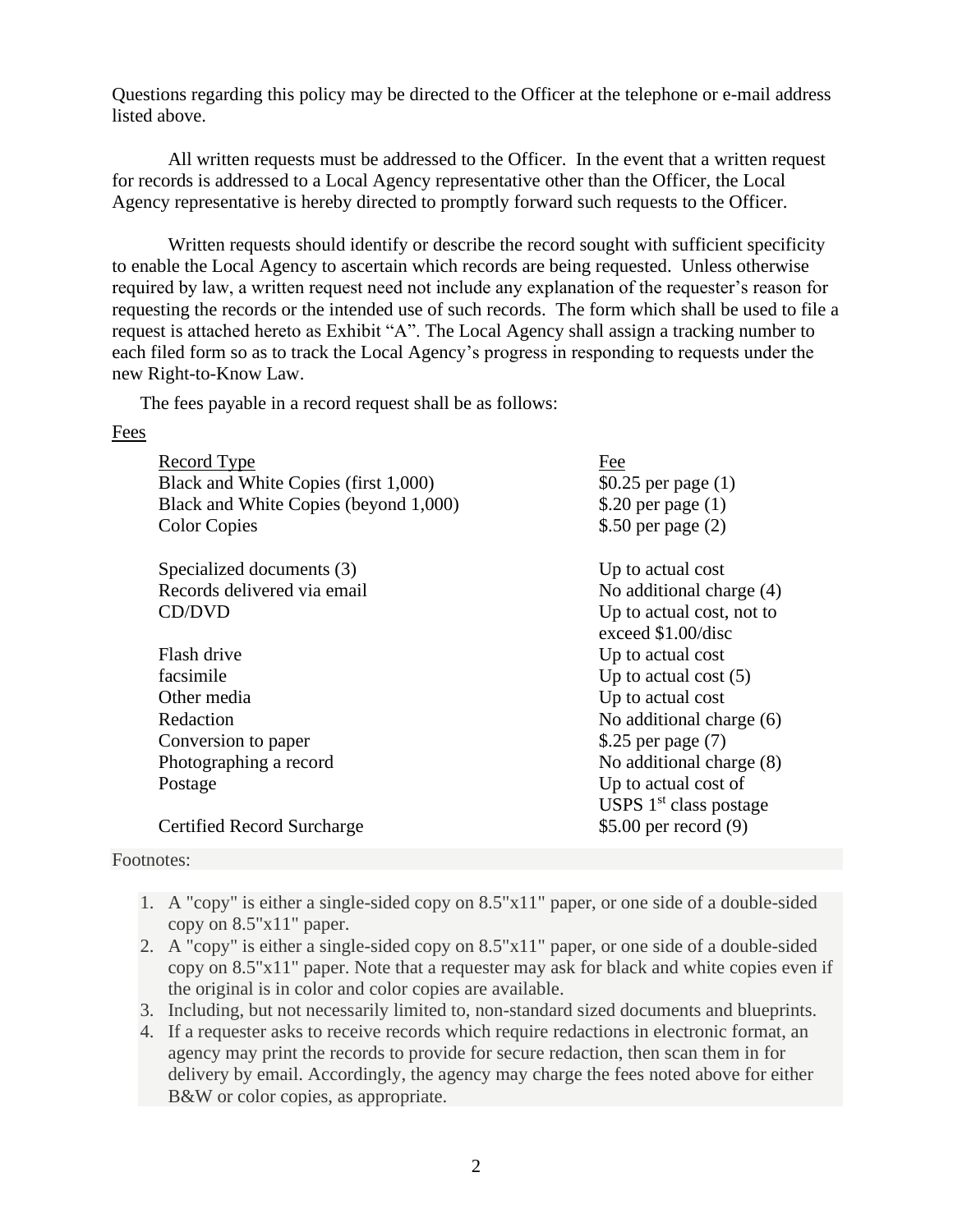- 5. If an agency must print records to send them by facsimile, the agency may charge the fees noted above for B&W copies.
- 6. If a requester seeks records requiring redaction, an agency may copy or print the records to provide for secure redaction. Accordingly, the agency may charge the fees noted above for either B&W or color copies, as appropriate.
- 7. If a record is only maintained electronically or in other non-paper media, duplication fees shall be limited to the lesser of the fee for duplication on paper or the fee for duplication in the original media, unless the requester specifically requests for the record to be duplicated in the more expensive medium. See §1307(e).
- 8. This assumes the requester is using his or her own camera, such as a cellphone camera, to photograph the records. *See Muenz v. Township of Reserve, OOR Dkt. AP 2015-1021, 2015 PA O.O.R.D. LEXIS 1176.* If redaction is required prior to the requester being granted access to photograph records, an agency may copy or print the records to provide for secure redaction. Accordingly, the agency may charge the fees noted above for either B&W or color copies, as appropriate.
- 9. Certification fees do not include notarization fees.

If a statute other than the RTKL governs the amount an agency may charge for a certain type of record, the other statute controls. For example, a Recorder of Deeds may charge a copy fee of 50 cents per uncertified page and \$1.50 per certified page (42 P.S. § 21051). Police departments may charge up to \$15 for a copy of a vehicle accident report (75 Pa.C.S. §3751 (b)(2)); the Philadelphia Police Department may charge up to \$25 per copy (Id. at (b)(3)). State police are authorized to charge "\$5 for each copy of the Pennsylvania State Police full report of investigation." (75 Pa.C.S. §1956(b)). Other examples include the History Code, the Municipalities Planning Code, and the Criminal History Record Information Act.

Prior to granting a request for access in accordance with the Right-to-Know Law, the Local Agency may require a requester to prepay an estimate of the fees listed above if the fees required to fulfill the request are expected to exceed \$100, including prepayment of delinquent fees from a prior request. All costs must be paid by check or money order payable to the Local Agency.

All fees established herein may be waived at the discretion of the agency.

In all circumstances, the requester must agree to pay applicable fees authorized by the new Right-to-Know Law, such as (but not limited to) postage (not to exceed actual cost of mailing), duplication and certification. **All applicable fees shall be paid before a requester receives access to the record(s) requested.**

A record being provided to a requester shall be provided in the medium requested if it exists in that medium; otherwise, it shall be provided in the medium in which it exists. **The Local Agency shall not be required to create a record which does not currently exist or to otherwise compile, maintain, format or organize a record in a manner in which it does not currently compile, maintain, format or organize such record.** The Local Agency may impose reasonable fees for official certification of copies if the certification is at the behest of the requester and for the purpose of legally verifying the public record.

Upon receipt of a written request for a public record, the Officer shall do the following: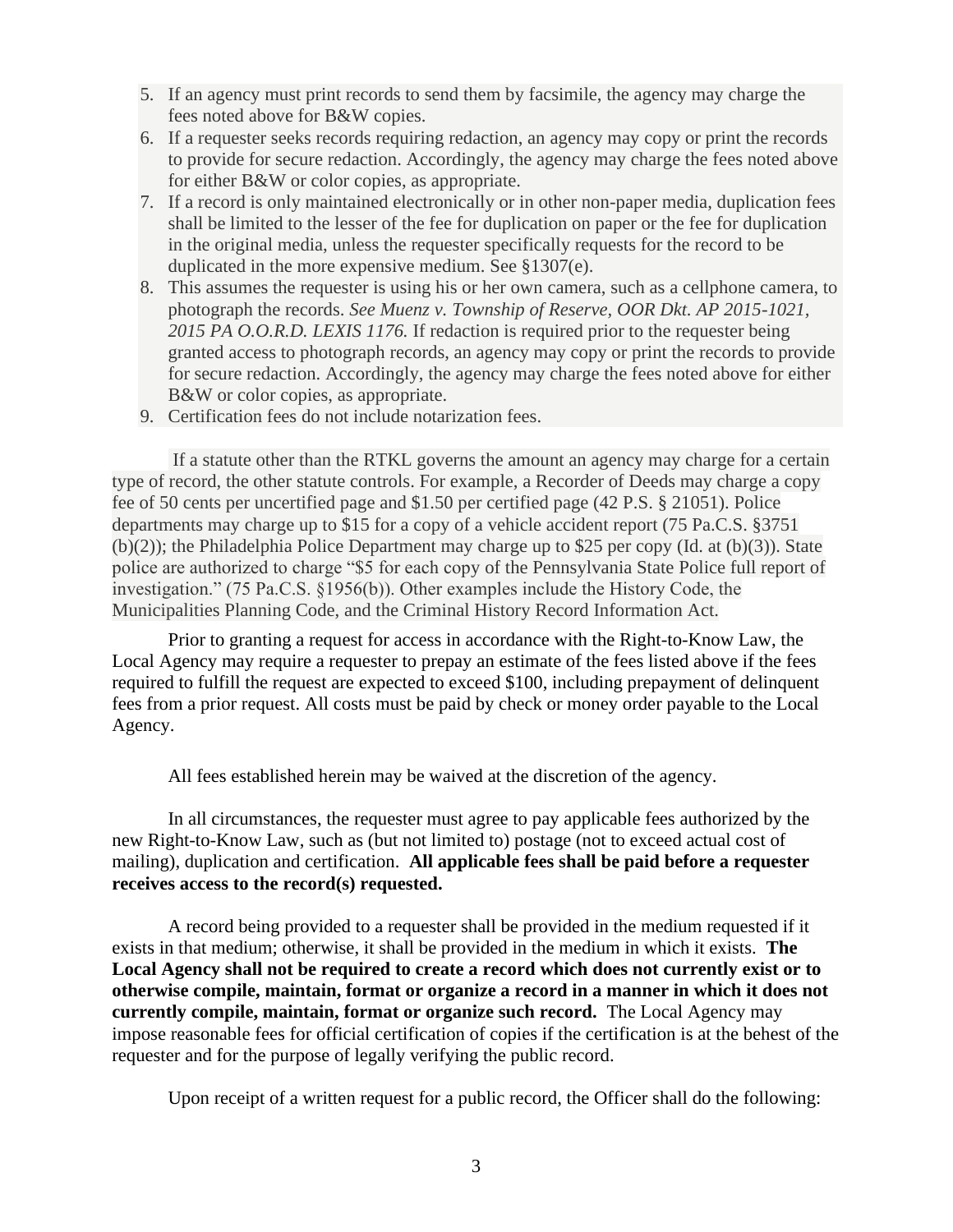- (a) Note the date of the receipt on the written request;
- (b) Compute the day on which the five-day period (see discussion of response, below) will expire, and make a notation of that date on the written request; and
- (c) Create a file for the retention of the original request, a copy of the response, a record of written communications with the requester, and a copy of other communications.

# **III. Local Agency's Response**

Upon receipt of a written request for access to a record, the Local Agency shall make a good faith effort to determine if the record requested is a public record and whether the Local Agency has possession, custody or control of the identified record. When doing so, the Local Agency will respond as promptly as possible under the circumstances existing at the time of the request. **Under the Right-to-Know Law, the Local Agency must send a response within five (5) business days of receipt of the written request for access, or else the written request shall be deemed denied.** For purposes of this policy, a business day is any Monday, Tuesday, Wednesday, Thursday or Friday, except those days when the Local Agency's office is closed for all or part of a day due to a holiday.

Upon receipt of a written request for access, the Officer shall determine if one of the following applies:

- (a) The request for access requires redaction of a record in accordance with the Right-to-Know Law;
- (b) The request for access requires the retrieval of a record stored in a remote location;
- (c) A timely response to the request for access can not be accomplished due to bona fide and specified staffing limitations;
- (d) A legal review is necessary to determine whether the record is a record subject to access under the Right-to-Know Law;
- (e) The requester has not complied with the Local Agency's policies regarding access to records;
- (f) The requester refuses to pay applicable fees authorized by the Right-to-Know Law; or
- (g) The extent or nature of the request precludes a response within the required time period of five (5) business days.

Upon a determination that one of the factors listed above applies, the Officer shall send written notice to the requester within five (5) business days of receipt of the request for access. The notice shall include a statement notifying the requester that the request for access is being reviewed, the reason for the review, a reasonable date that a response is expected to be provided, and an estimate of applicable fees owed when the record becomes available. Information which the Local Agency redacts in accordance with the Right-to-Know Law shall be deemed a denial.

If the date that a response is expected to be provided is in excess of thirty (30) calendar days, following the five (5) business days allowed for above, the request for access shall be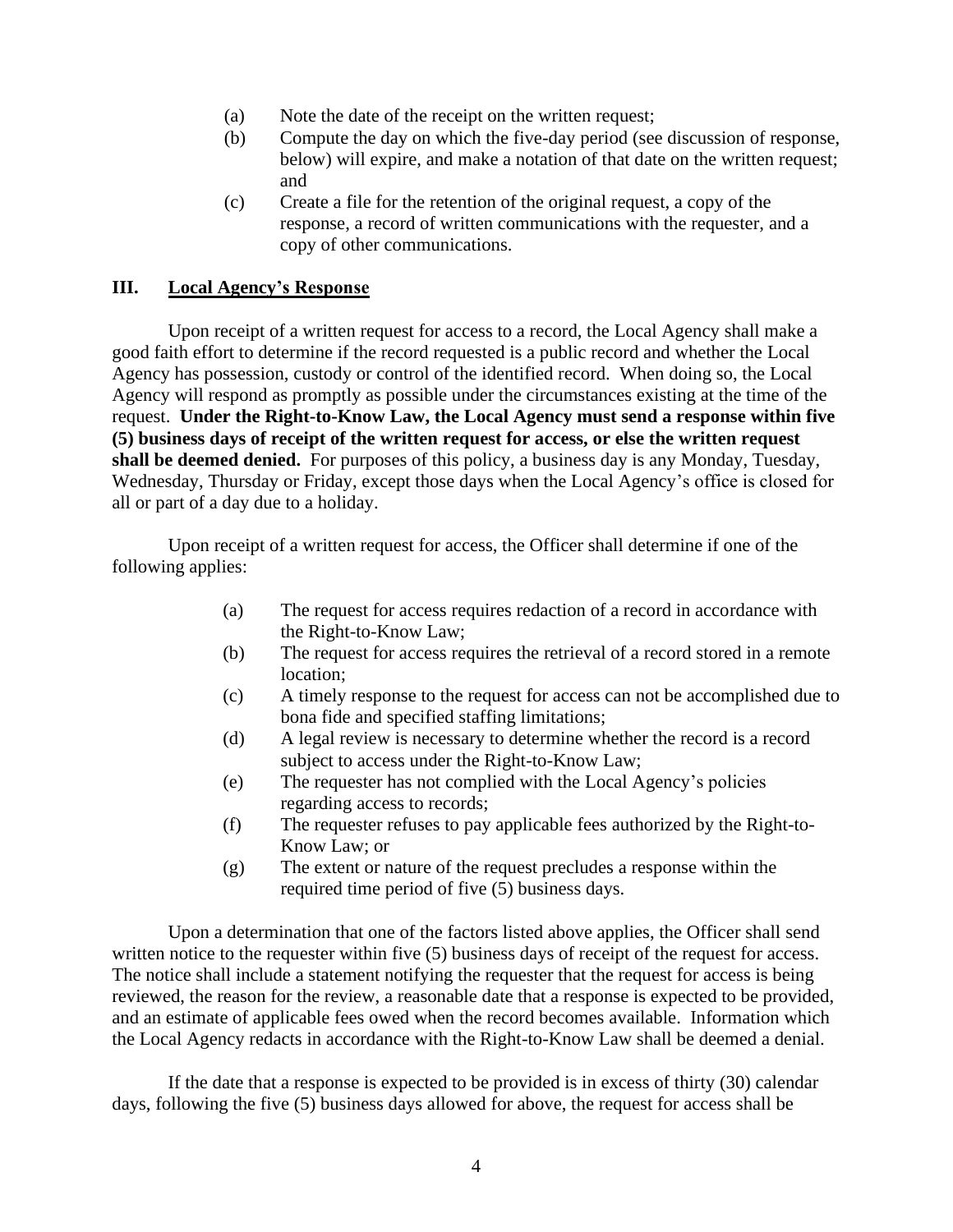deemed denied unless the requester has agreed in writing to an extension to the date specified in the notice. If the requester agrees to the extension, the request shall be deemed denied on the day following the date specified in the notice if the Local Agency has not provided a response by that date.

For purposes of this policy, the "mailing date" shall be the date affixed to a: (1) response from the Officer to a request, which is to be the date the response is deposited in the U.S. mail; (2) final determination from the Officer, which is to be the date the final determination is deposited in the U.S. mail.

Notwithstanding anything contained in this Policy to the contrary, the Local Agency may deny a requester access to a record if the requester has made repeated requests for that same record and the repeated requests have placed an unreasonable burden on the Local Agency.

# **IV. Appeal of Local Agency's Determination**

If a written request for access to a record is denied or deemed denied, the requester may file an appeal with the Commonwealth of Pennsylvania's Office of Open Records within fifteen (15) business days of the mailing date of the Local Agency's response or within fifteen (15) business day of a deemed denial. The appeal shall state the grounds upon which the requester asserts that the record is a public record, and shall address any grounds stated by the Local Agency for delaying or denying the request.

The Office of Open Records has established a internet website with information relating to the Right-to-Know Law, including information on fees, advisory opinions and decisions, plus the name and address of all Open-Records Officers in the Commonwealth of Pennsylvania. For information on the Office of Open Records, requesters are referred to openrecords.state.pa.us.

#### **V. Retention of Records**

Nothing in the Right-to-Know Law shall be construed to modify, rescind or supersede the Municipal Records Act, 53Pa.C.S.A. § 1381 et seq., or the Local Agency's lawfully adopted record retention and disposition policy. Moreover, nothing in the Right-to-Know Law shall be construed to require access to any computer of the Local Agency, or that of an individual or employee of the Local Agency.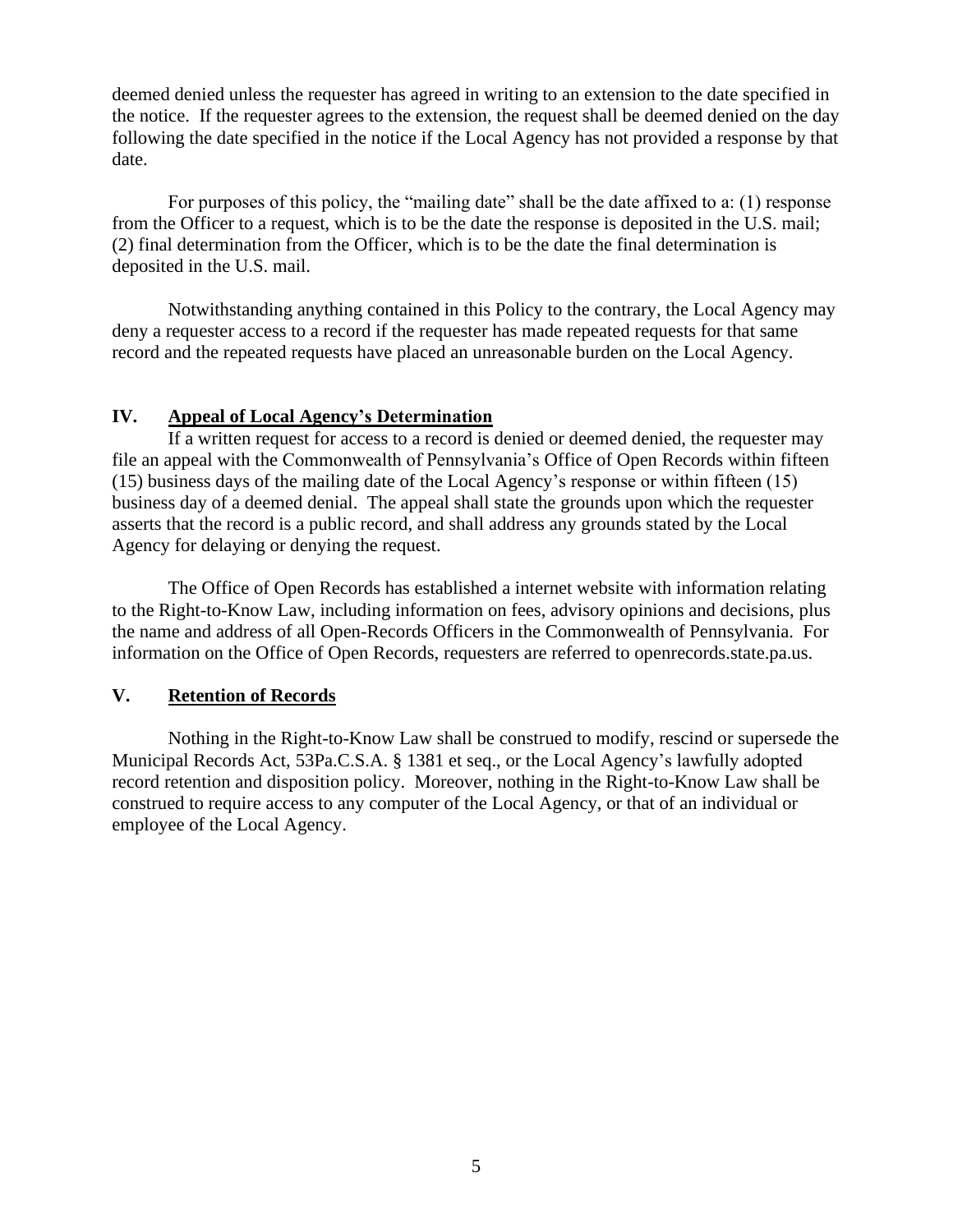# **EXHIBIT "A"**

# **Sample Request Form**

# **Standard Right-to-Know Law Request Form**

 *Good communication is vital in the RTKL process. Complete this form thoroughly and retain a copy; it may be required if an appeal is filed. You have 15 business days to appeal after a request is denied or deemed denied.*

|                                                                                                                                                                                                                                                                                                                                                                                                                                                   |                                                                                                                                          |  |                  | [Attn: AORO] |  |
|---------------------------------------------------------------------------------------------------------------------------------------------------------------------------------------------------------------------------------------------------------------------------------------------------------------------------------------------------------------------------------------------------------------------------------------------------|------------------------------------------------------------------------------------------------------------------------------------------|--|------------------|--------------|--|
| $\Box$ In Person                                                                                                                                                                                                                                                                                                                                                                                                                                  |                                                                                                                                          |  | $\Box$ U.S. Mail | $\Box$ Fax   |  |
| PERSON MAKING REQUEST:                                                                                                                                                                                                                                                                                                                                                                                                                            |                                                                                                                                          |  |                  |              |  |
|                                                                                                                                                                                                                                                                                                                                                                                                                                                   |                                                                                                                                          |  |                  |              |  |
|                                                                                                                                                                                                                                                                                                                                                                                                                                                   |                                                                                                                                          |  |                  |              |  |
|                                                                                                                                                                                                                                                                                                                                                                                                                                                   |                                                                                                                                          |  |                  |              |  |
|                                                                                                                                                                                                                                                                                                                                                                                                                                                   |                                                                                                                                          |  |                  |              |  |
| How do you prefer to be contacted if the agency has questions? $\Box$ Telephone $\Box$ Email $\Box$ U.S.<br>Mail                                                                                                                                                                                                                                                                                                                                  |                                                                                                                                          |  |                  |              |  |
| <b>RECORDS REQUESTED:</b> Be clear and concise. Provide as much specific detail as possible, ideally including<br>subject matter, time frame, and type of record or party names. RTKL requests should seek records, not ask<br>questions. Requesters are not required to explain why the records are sought or the intended use of the records<br>unless otherwise required by law. Use additional pages if necessary.                            |                                                                                                                                          |  |                  |              |  |
| <b>DO YOU WANT COPIES?</b> $\Box$ Yes, printed copies ( <i>default if none are checked</i> )<br>later)<br>Do you want certified copies? $\Box$ Yes (may be subject to additional costs) $\Box$ No<br>RTKL requests may require payment or prepayment of fees. See the <i>Official RTKL Fee Schedule</i> for<br>more details.<br>Please notify me if fees associated with this request will be more than $\Box$ \$100 (or) $\Box$<br>$\sim$ $\sim$ | $\Box$ Yes, electronic copies preferred if available<br>$\Box$ No, in-person inspection of records preferred ( <i>may request copies</i> |  |                  |              |  |